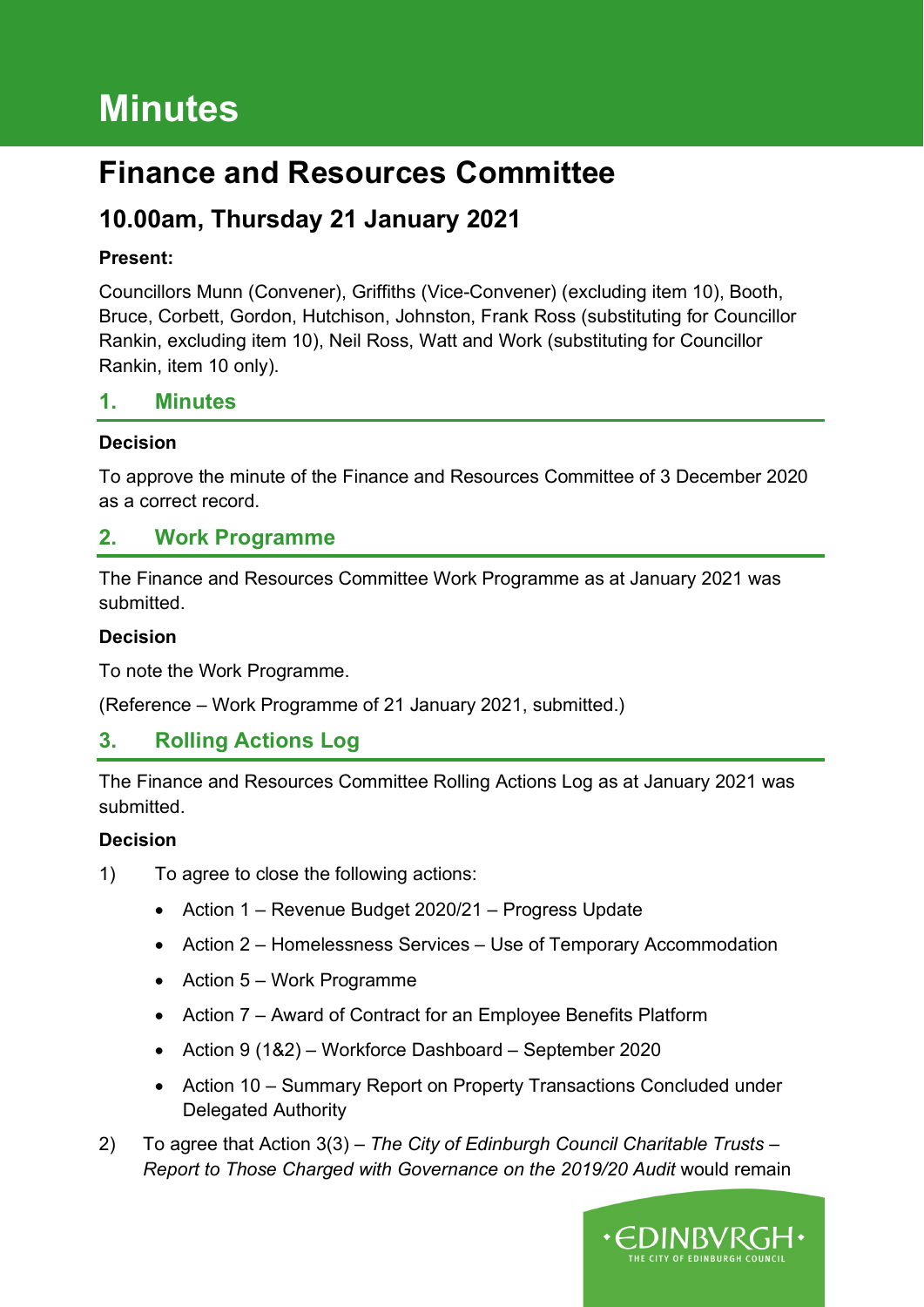open as work was still ongoing. Further information would be provided once external legal advice had been received. The Head of Finance would be consulted on when this information could be made public.

- 3) To request that it be outlined which trusts members would become trustees of for new appointments to the committee in May.
- 4) To otherwise note the remaining outstanding actions.

(Reference – Rolling Actions Log of 21 January 2021, submitted.)

### **4. Business Bulletin**

The Finance and Resources Committee Business Bulletin for January 2021 was submitted.

#### **Decision**

To note the Business Bulletin.

(Reference – Business Bulletin, 21 January 2021, submitted.)

### **5. Revenue Budget 2020/21: Progress Update**

On 3 December 2020, the Finance and Resources Committee considered an update on the Revenue Budget 2020/21. A further update was provided to the meeting of 21 January 2021 on the estimated expenditure and income impacts of the Covid-19 pandemic upon the Council and its Arm's-Length External Organisations (ALEOs) during 2020/21, alongside offsetting sources of confirmed or anticipated funding, based on analysis of income and expenditure for the period to the end of October 2020. Following confirmation of the Council's provisional funding allocation through the income compensation scheme, a balanced overall position had now been forecast.

#### **Decision**

- 1) To note that, following confirmation of the Council's provisional funding allocation through the income compensation scheme, a balanced overall position was now forecast, albeit this remained dependent upon a significant contribution from its earmarked reserves.
- 2) To note, nonetheless, the potential for further expenditure pressures in excess of the current risk contingency of £3m to emerge during the remainder of the year given uncertainty over the duration of current tightened Covid-19 related restrictions and thus a continuing need to identify further in-year Directoratespecific and/or corporate finance savings.
- 3) To note that, in light of the above, updates would continue to be provided to members of the Committee during the remainder of the year.
- 4) To note that estimates of the recurring impacts of the pandemic, taking appropriate account of any additional funding contained within the Local Government Finance Settlement and available financial flexibilities, would require to be considered in the development of subsequent years' budgets.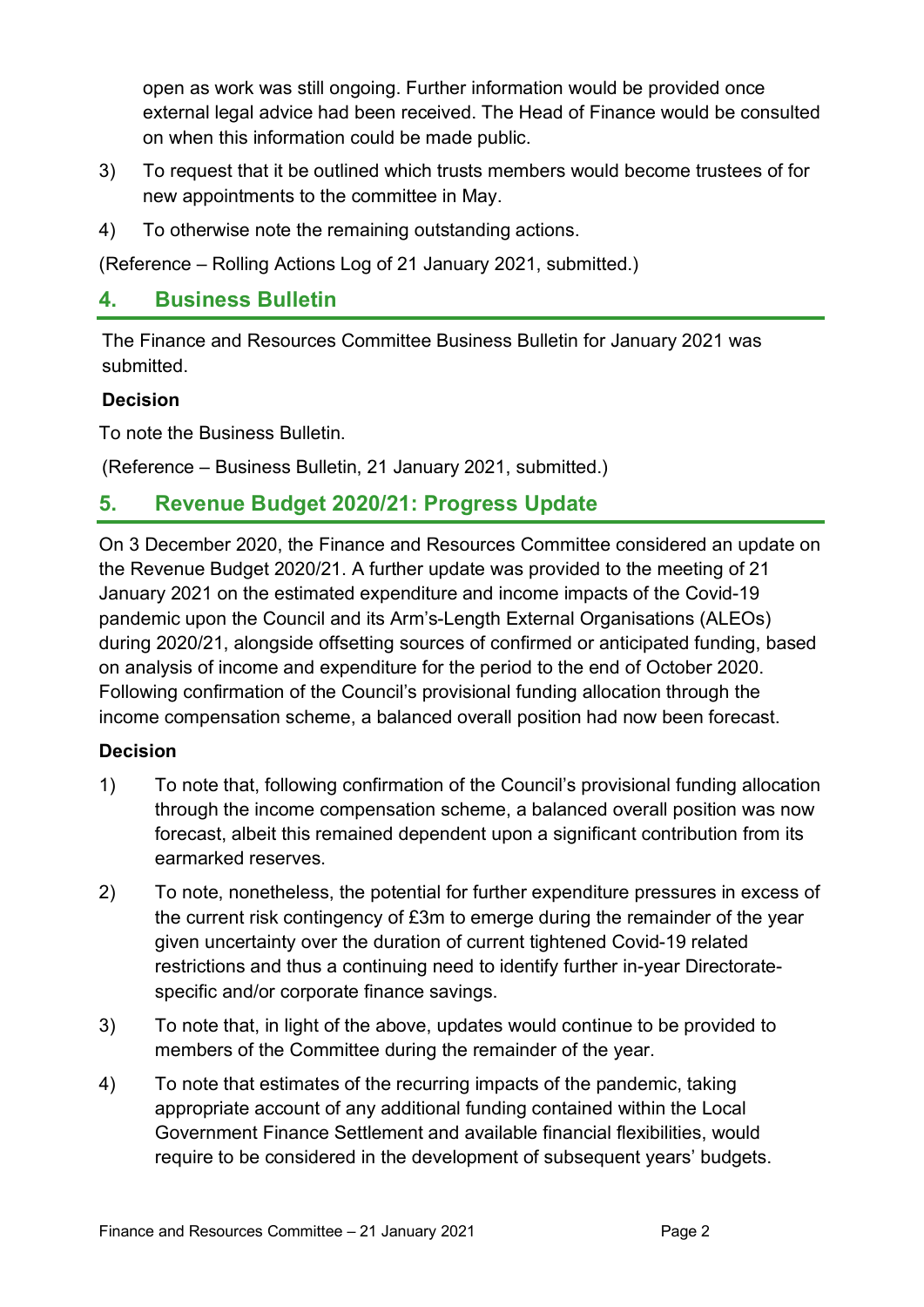- 5) To agree to provide information on how any additional costs would be charged for the whistleblowing inquiry above the allocated funding.
- 6) To thank officers for the report and staff leaving under VERA arrangements for their service to the Council.
- 7) To refer the report to the Governance, Risk and Best Value Committee for scrutiny as part of its work programme.

(References – Finance and Resources Committee, 3 December 2020 (item 5); report by the Executive Director of Resources, submitted.)

### **Declaration of Interests**

Councillor Bruce declared a non-financial interest as a Director of Edinburgh Leisure.

### **6. 2020-30 Capital Budget Strategy – 2020/21 Month Eight Monitoring**

Capital expenditure and funding forecasts for 2020/21 were provided, including explanations for variances.

#### **Decision**

- 1) To note the Capital monitoring position for the General Fund and Housing Revenue Account (HRA) at month eight 2020-21.
- 2) To delegate authority to the Executive Director of Place to enter into a Delivery Agreement with Robertson Construction Group Ltd through the Scape Major Works Scotland framework, to construct 49 affordable homes for the contract sum of up to £7.4m. This cost increase would be funded through the HRA Budget Strategy 2021-2031 as reported elsewhere on the agenda.
- 3) To refer the report to the Governance Risk and Best Value Committee as part of its work programme.

(Reference – report by the Executive Director of Resources, submitted.)

### **7. Resources Directorate: Revenue Budget Monitoring 2020/21 – Month Eight Position**

The projected eight-month revenue monitoring position for the Resources Directorate was set out, based upon actual expenditure and income to the end of October 2020 and expenditure and income projections for the remainder of the financial year.

#### **Decision**

- 1) To note that the Resources Directorate was forecasting expenditure to be within budget for 2020/21.
- 2) To note that the Executive Director of Resources and Heads of Service would continue to progress the identification of additional savings measures required to offset any further budget pressures arising in-year to achieve outturn expenditure in line with the approved revenue budget for 2020/21.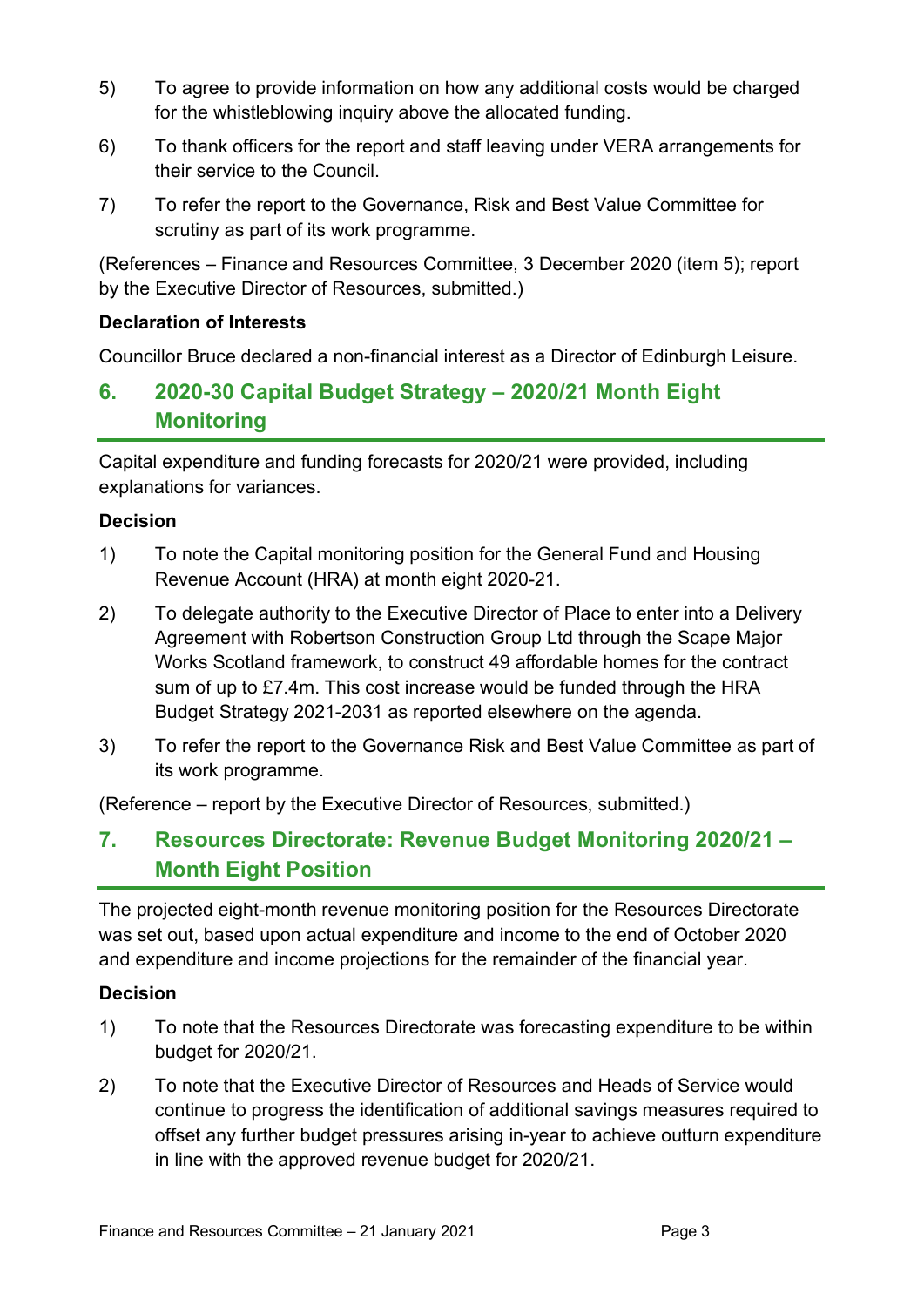- 3) To note the ongoing risks to the achievement of a balanced revenue budget projection for the Directorate.
- 4) To note that a report on corporate catering (debadging of the unit as a Significant Trading Organisation) would be provided to the committee in March 2021.

(Reference – report by the Executive Director of Resources, submitted.)

### **8. Chief Executive's Service - Revenue Budget Monitoring 2020/21 - Month Eight Position**

The projected eight-month revenue budget monitoring position for the Chief Executive's services was set out, based on actual expenditure and income to the end of October 2020 and expenditure and income projections for the remainder of the financial year.

#### **Decision**

To note that it was forecast that outturn expenditure would be in line with the approved revenue budget for the Chief Executive's Service for 2020/21.

(Reference – report by the Chief Executive, submitted.)

### **9. Change in Accounting Policy – Capitalisation of Interest Costs**

Approval was sought to change the accounting policy to allow interest to be capitalised under specific circumstances for expenditure on qualifying assets.

#### **Decision**

To agree the proposed change to accounting policy to allow interest to be capitalised under specific circumstances set out in the report and where the interest costs incurred during the construction phase exceed £2m.

(Reference – report by the Executive Director of Resources, submitted.)

### **10. Civic Hospitality Policy and Budget Adjustments**

Recent progress in meeting outstanding civic hospitality commitments was highlighted, in the context of Covid-19 restrictions. The specific role of the Depute Lord Provost was also detailed together with necessary adjustments to the Council's Civic Hospitality Policy.

### **Motion**

- 1) To welcome the progress made by the Lord Provost and Depute Lord Provost in tackling the recent back log of one-off civic commitments, as set out in appendix 1 to the report.
- 2) To agree the highlighted changes to the Council's Civic Hospitality Policy as set out in appendix 2 to the report.
- 3) To approve the proposed carry forward of fifty per cent of this year's underspend on civic hospitality, estimated at £30,000 as an addition to the 2021/22 budget allocation.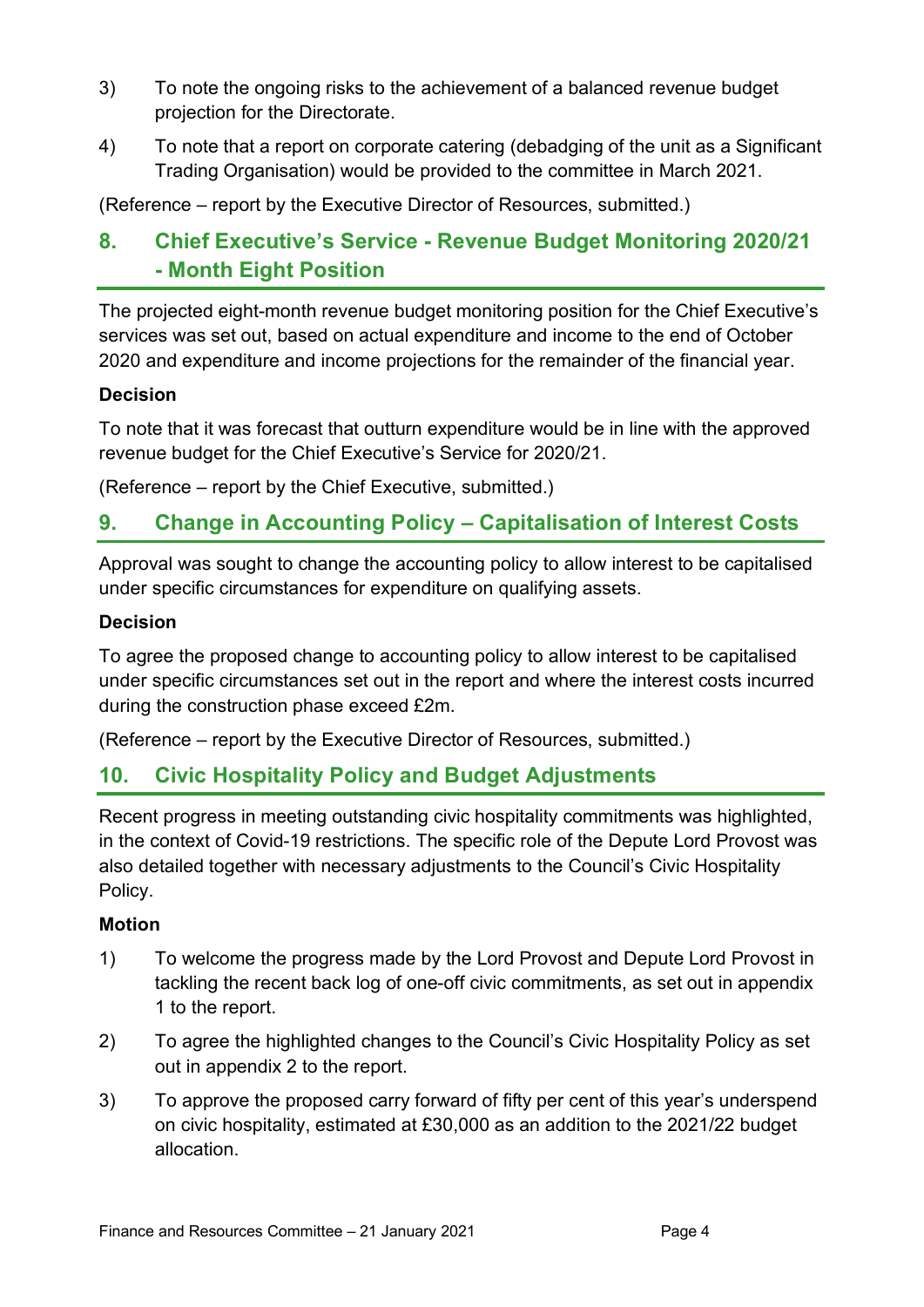moved by Councillor Munn, seconded by Councillor Gordon

### **Amendment 1**

- 1) To welcome the progress made by the Lord Provost and Depute Lord Provost in tackling the recent back log of one-off civic commitments, as set out in appendix 1 to the report.
- 2) To agree the highlighted changes to the Council's Civic Hospitality Policy as set out in appendix 2 to the report.
- 3) To note the estimated underspend in the civic hospitality budget in 2020/21 and to agree that it would be set in full against the continuing significant service pressures and risks being experienced by the council.
- moved by Councillor Corbett, seconded by Councillor Booth

### **Amendment 2**

- 1) To welcome the progress made by the Lord Provost and Depute Lord Provost in tackling the recent back log of one-off civic commitments, as set out in appendix 1 to the report.
- 2) To agree the highlighted changes to the Council's Civic Hospitality Policy as set out in appendix 2 to the report, with the exception of paragraph 4.6.
- 3) To agree that the celebration of major anniversaries should be amended from multiples of 10 years after 100 years to 25 years after 100 years.
- 4) To approve the proposed carry forward of fifty per cent of this year's underspend on civic hospitality, estimated at £30,000 as an addition to the 2021/22 budget allocation.
- moved by Councillor Hutchison, seconded by Councillor Bruce

In accordance with Standing Order 21.12, Amendment 2 was accepted as an addendum to the motion.

### **Voting**

| For the motion    | 8 votes |
|-------------------|---------|
| For the amendment | 2 votes |

(For the motion – Councillors Bruce, Gordon, Hutchison, Johnston, Munn, Neil Ross, Watt and Work.

For the amendment – Councillors Booth and Corbett.)

### **Decision**

To approve the adjusted motion by Councillor Munn.

(References – Act of Council (no. 6) of 25 August 2020; report by the Chief Executive, submitted.)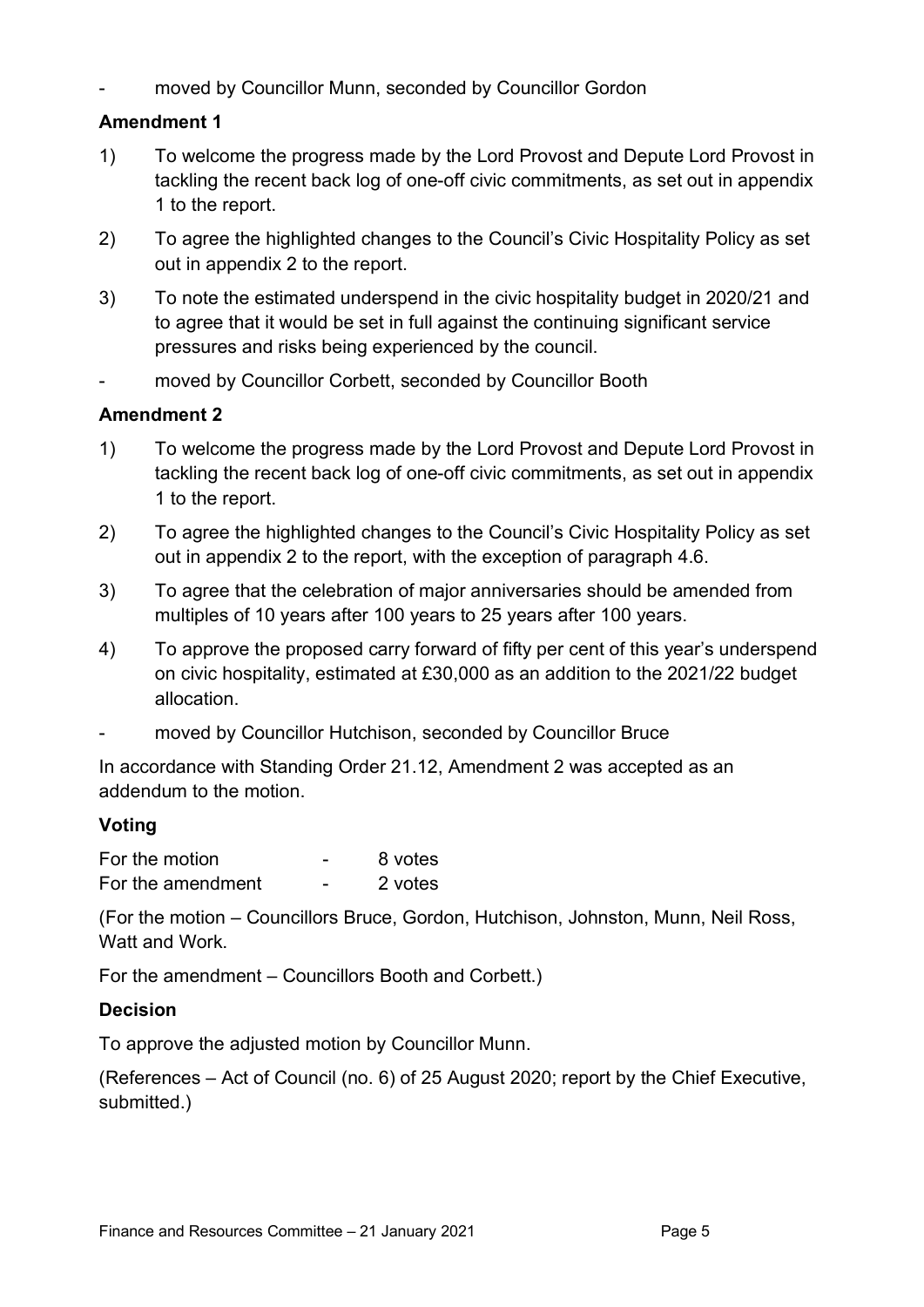#### **Declaration of Interests**

Councillors Griffiths and Frank Ross declared non-financial interests as the report related to the Lord Provost's office and both left the meeting during the Committee's consideration of the above item.

### **11. Workforce Dashboard – November 2020**

A summary was provided of workforce metrics for the core and flexible workforce, absence, transformation/redeployment, risk, and performance, for the period of November 2020.

#### **Decision**

- 1) To note the workforce information contained in the dashboard.
- 2) To agree to provide a further update on apprenticeships and traineeships within the Council.

(References – Finance and Resources Committee, 3 December 2020 (item 10); report by the Executive Director of Resources, submitted.)

### **12. Award of a Contract for the Provision of Temporary Agency Staff, Permanent, Fixed Term Contract and Short-Term Supply Resources**

Approval was sought to award a contract for the provision of temporary agency staff, permanent, fixed term contract and short term supply resources to Pertemps Recruitment Partnership Limited, to commence on 12 June 2021 for an initial period of three years with one optional 12 month extension (undertaken at the sole discretion of the Council) at a total estimated value of up to £56,000,000 over the four year period. **Decision**

- 1) To approve the award of a contract for the provision of temporary agency staff, permanent, fixed term contract and short-term supply resources to Pertemps Recruitment Partnership Limited.
- 2) To approve the commencement of the contract on 12 June 2021 for an initial period of three years with one optional 12-month extension (undertaken at the sole discretion of the Council) at a total estimated value of up to £56,000,000 over the four-year period.
- 3) To further note that positive progress had been made in reducing agency worker spend by £2.7 million in the 2019/20 financial year.
- 4) To agree to request that the Executive Director of Resources provided a report to the Finance and Resources Committee, in 3 cycles, on the opportunities and additional measures that could be introduced to further reduce agency worker spend by the Council.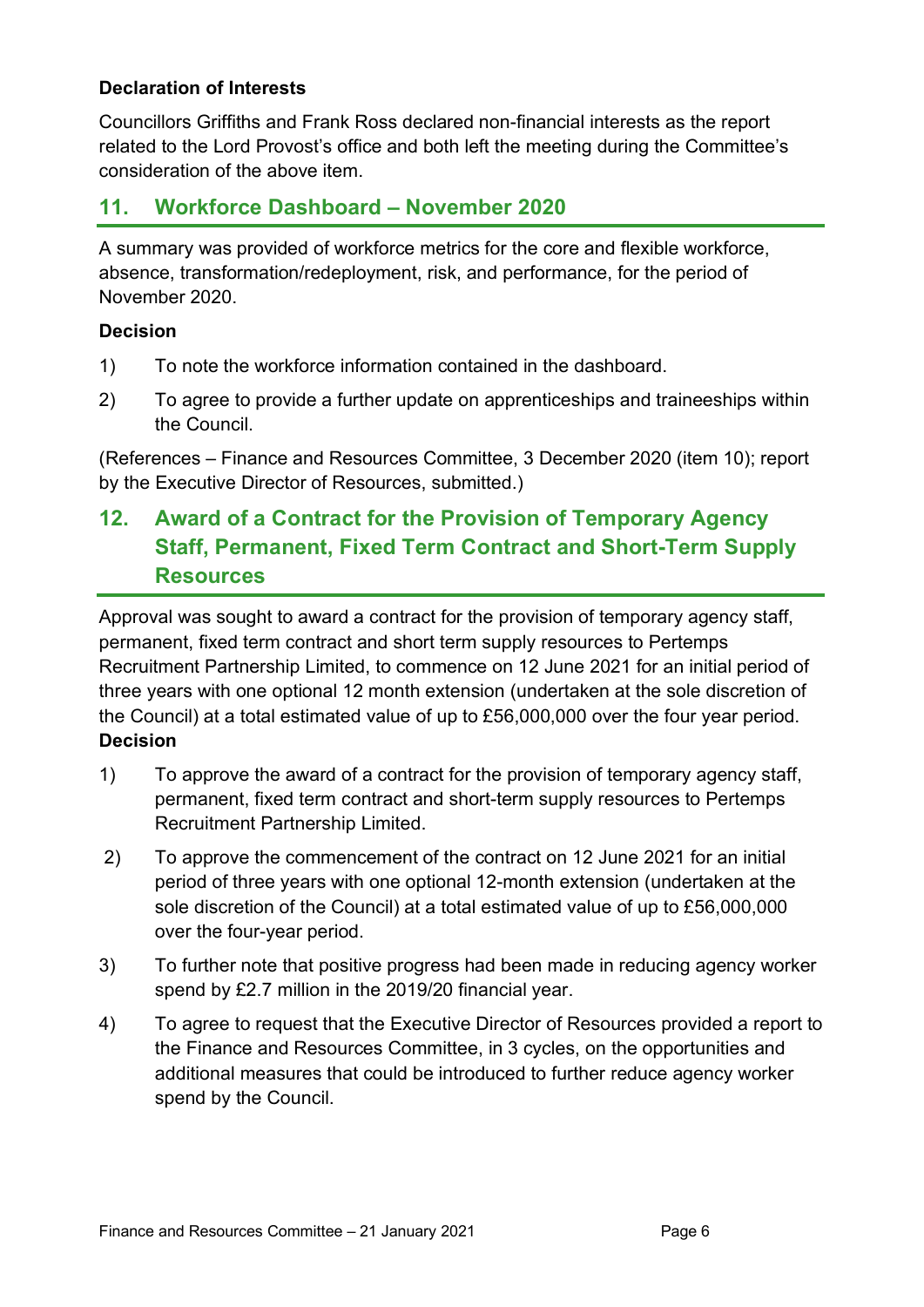- 5) To agree to request a report from the Executive Director of Resources, in 2 cycles, providing an update on the Council's security team and the use of agency workers in this area.
- 6) To agree to provide a briefing note detailing differences in types of living wage.

(Reference – report by the Executive Director of Resources, submitted.)

### **13. 3-11 West Granton Road, Edinburgh – Proposed Lease**

The former school at 3-11 West Granton Road was most recently used as a Youth Centre before being vacated. The property was subsequently marketed with offers invited for a lease of the building. The four bids received were outlined and a decision sought from the Committee on the preferred option.

#### **Decision**

- 1) To note the outcome of the marketing exercise for the property at 3-11 West Granton Road, Edinburgh.
- 2) To approve of the Empty Kitchens Full Hearts proposal and to instruct officers to enter into a short to medium term lease agreement on the terms outlined in the report.
- 3) To direct the Council to enter into a lease agreement on the terms outlined in this report for the preferred option and on other terms and conditions to be agreed by the Executive Director of Resources.
- 4) To agree an update report to Committee in March 2021 with an update on the Empty Kitchens Full Hearts lease and any assistance provided to the unsuccessful bidders.

(Reference – report by the Executive Director of Resources, submitted.)

### **14. Extension of Contract – Consultancy Services for Edinburgh Tram York Place to Newhaven Project**

Approval was sought for consultancy support to deliver the construction phase of the Edinburgh Tram York Place to Newhaven project to the completion of the project in 2023.

### **Decision**

- 1) To permit an increase to the value of the contract with Atkins Limited by £600,000 and to extend it to the end of the construction phase of the project.
- 2) To approve an increase in the contract with JAB Services UK by £55,000 through a waiver of the Contract Standing Orders for independent technical advice services to the Tram Extension project Board and to extend it to the end of the project.

(References – Finance and Resources Committee, 10 October 2019 (item 17); report by the Executive Director of Place, submitted.)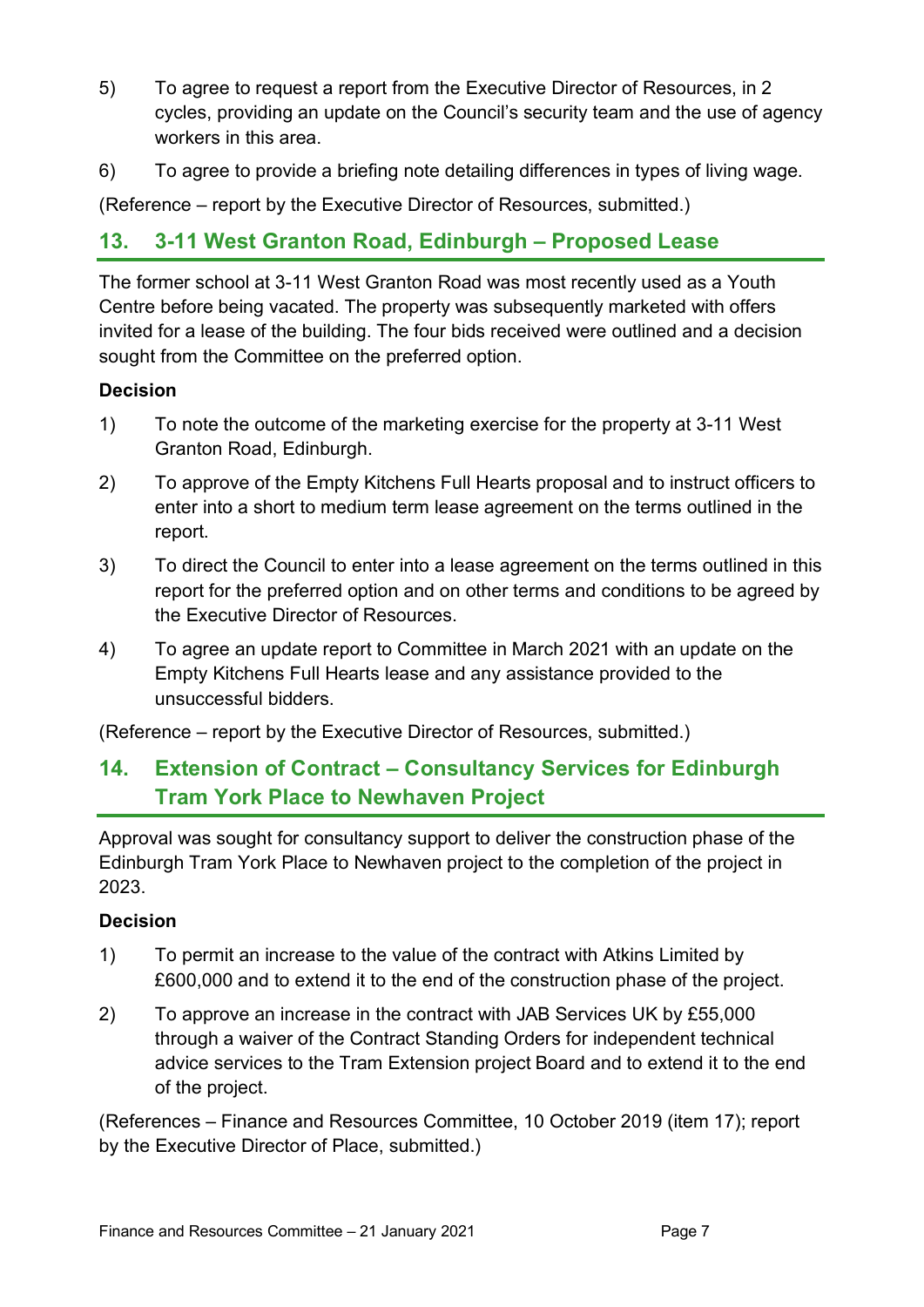### **15. Contract Award for the Transfer of Waste to Disposal Outlets**

Approval was sought to appoint NWH Waste Limited and Enva Scotland Limited to the Framework Agreement for the Transfer of Waste to Disposal Outlets, to commence on 1 May 2021 for an initial period of two years and seven months, with options to extend for up to two further periods of 12 months each, at a total maximum estimated cost of £4,044,516.

#### **Decision**

- 1) To approve the appointment of NWH Waste Limited and Enva Scotland Limited to the Framework Agreement for the Transfer of Waste to Disposal Outlets for an initial period of two years and seven months, with options to extend for two further periods of up to 12 months each.
- 2) To approve the commencement of the Framework on 1 May 2021, at a total maximum estimated cost of £4,044,516.

(Reference – report by the Executive Director of Place, submitted.)

### **16. Housing Energy Projects Delivery Partner Framework Agreement 2021-2025**

Approval was sought to award a single supplier Framework Agreement to Changeworks Resources for Life following a procurement process published on Public Contracts Scotland, for the appointment of a Housing Energy Projects Delivery Partner.

#### **Decision**

- 1) To approve the award of a single supplier Framework Agreement to Changeworks Resources for Life (Changeworks) as a Housing Energy Projects Delivery Partner, to commence in February 2021 for a period of two years, with the option to extend for a further two years in one-year increments.
- 2) To note the value of this Framework Agreement was expected to be a maximum of £24m, with Changeworks' fees estimated at up to £2.088m over the four year period.
- 3) To approve an extension to the existing Contracts Standing Orders waiver with Changeworks by £51,394 to enable the Council to deliver an additional Scottish Government funding allocation of £739,537 for energy efficiency measures to an additional 114 properties as part of the HEEPS:ABS 2020-21 programme.

(References – Act of Council (no. 2) of 20 February 2020; report by the Executive Director of Place, submitted.)

### **17. Bustracker – Additional Provision Due to Covid-19**

Covid-19 had had a significant impact on the installation of the new bustracker system, resulting in delayed implementation. Consequently, the Council was required to extend contracts with the existing suppliers via waivers of Contract Standing Orders in order to continue full operation of the current system until the new system was fully installed and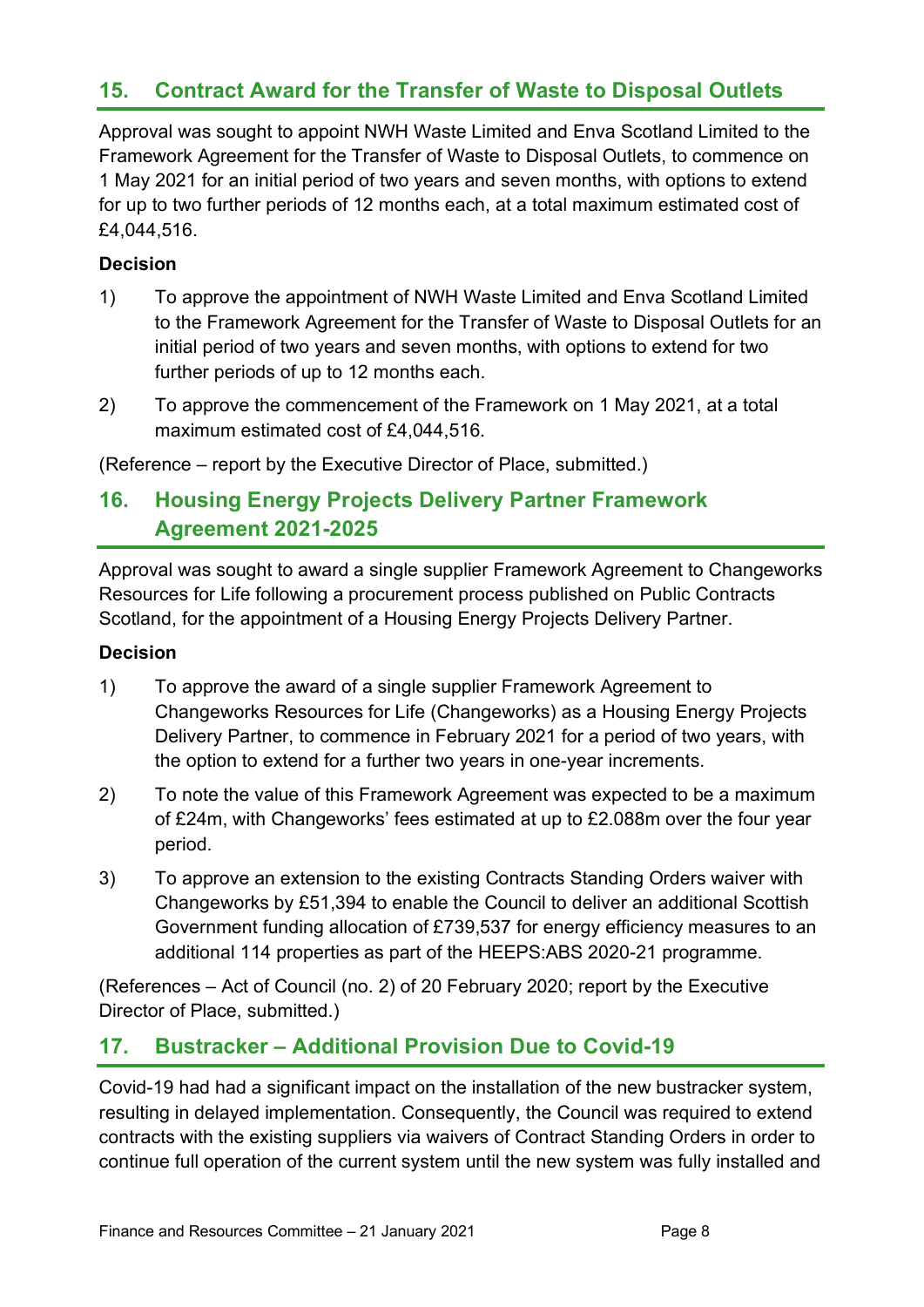operational. The total value of these waivers was approximately £1 million and would be met from the public transport budget.

### **Decision**

- 1) To approve contract extensions via waiver of Contract Standing Orders for a period to 31 December 2021, with the option of a further one-year extension if required to:
	- i) Cofely Ineo for the current bustracker system at a cost of approximately £400,000 per annum;
	- ii) Supporting providers Bridge Radio, Ofcom and Arqiva relating to radio coverage to continue full operation of the current bustracker system, at approximately £135,000 per annum.
- 2) To note that this expenditure could be met from the public transport budget.

(References – Finance and Resources Committee, 10 October 2019 (item 16); report by the Executive Director of Place, submitted.)

### **18. Internal Audit: Overdue Findings and Key Performance Indicators at 30 October 2020 – referral from the Governance, Risk and Best Value Committee**

The Governance, Risk and Best Value Committee had referred a report on Internal Audit Overdue Findings and Key Performance Indicators at 30 October 2020, which provided an overview of the status of the overdue Internal Audit (IA) findings as at 30 October 2020, to the Finance and Resources Committee for information.

### **Decision**

To note the report.

(References – Governance, Risk and Best Value Committee of 8 December 2020 (item 5; report by the Chief Internal Auditor, submitted.)

### **19. Waiver Extension – Electrostatic Fogging**

The Convener ruled that the following item, notice of which had been given at the start of the meeting, be considered as a matter of urgency to allow the Council to give early consideration to this matter.

This report noted the contract extension for electrostatic fogging services which was awarded to RON Services Limited, through a waiver of the Contract Standing Orders, to run until 30 March 2021, at an estimated value of £760,000. This contract extension was awarded as an urgent decision in accordance with section 4.1 of the Council's Committee Terms of Reference and Delegated Functions, the Executive Director of Resources having taken that decision in consultation with Convener and Vice-Convener of the Committee, subject to it being reported to this meeting of the Committee.

Approval was also sought for a further extension until 30 June 2021, at an estimated cost of £400,000, to allow completion of a tender exercise, award of contract and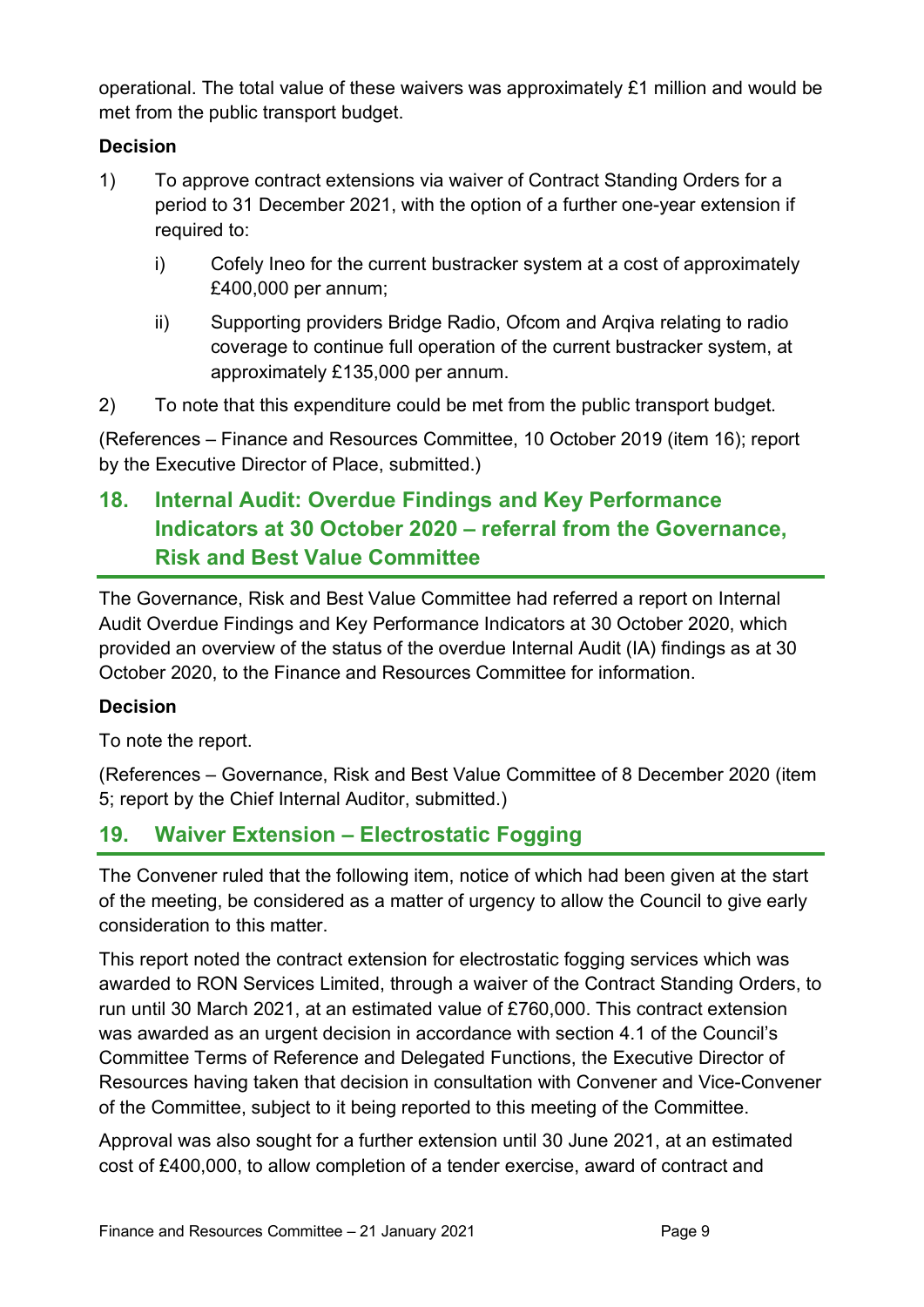subsequent transition to a new contract which would cover the future needs of the Council related to Covid-19 cleaning and infection control.

### **Decision**

- 1) To note the contract extension for electrostatic fogging services awarded to RON Services Limited until 30 March 2021, through a waiver of the Contract Standing Orders, at an estimated total cost of £760,000. This contract extension was awarded as an urgent decision in accordance with section 4.1 of the Council's Committee Terms of Reference and Delegated Functions by the Executive Director of Resources, in consultation with the Convener and Vice-Convener of the Finance and Resources Committee.
- 2) To approve a further waiver extension until 30 June 2021, at an estimated cost of £400,000, to ensure there was sufficient flexibility and contingency to enable the procurement process for a new contract for these services to be completed.

(Reference – report by the Executive Director of Resources, submitted.)

### **20. Restaurant Unit, Assembly Rooms, 54 George Street, Edinburgh – Update on Proposed Lease**

On 6 December 2019, Committee approved a 15-year lease of the restaurant unit within the Assembly Rooms to Stack and Still Limited. As a result of the Covid-19 pandemic, Stack and Still had sought revised terms, along with an entry date prior to an available Committee. Consequently, approval was given to proceed on the revised terms by the Executive Director of Resources, in consultation with the Convener and Vice -Convener of the Finance and Resources Committee, using urgency powers in accordance with the Scheme of Delegation to Officers. An update was provided on the revised terms which were agreed.

### **Decision**

- 1) To note the progress made with the lease to Stack and Still Limited, prior to the Covid-19 pandemic, following Committee approval on 6 December 2019.
- 2) To note the revised terms sought by Stack and Still Limited.
- 3) To note the approval by the Executive Director of Resources, in consultation with the Convener and Vice-Convener of the Finance and Resources Committee, using urgency powers under delegation, to compete the lease based on the revised terms.

(References – Finance and Resources Committee, 6 December 2019 (item 22); report by the Executive Director of Resources, submitted.)

### **21. 5 Hamilton Place, Edinburgh – Proposed New Lease**

The restaurant at 5 Hamilton Place was vacated in summer 2019 when the previous occupier ceased trading. A lease was unable to be secured with the preferred bidder following initial marketing. Following re-marketing, 8 bids were received at a closing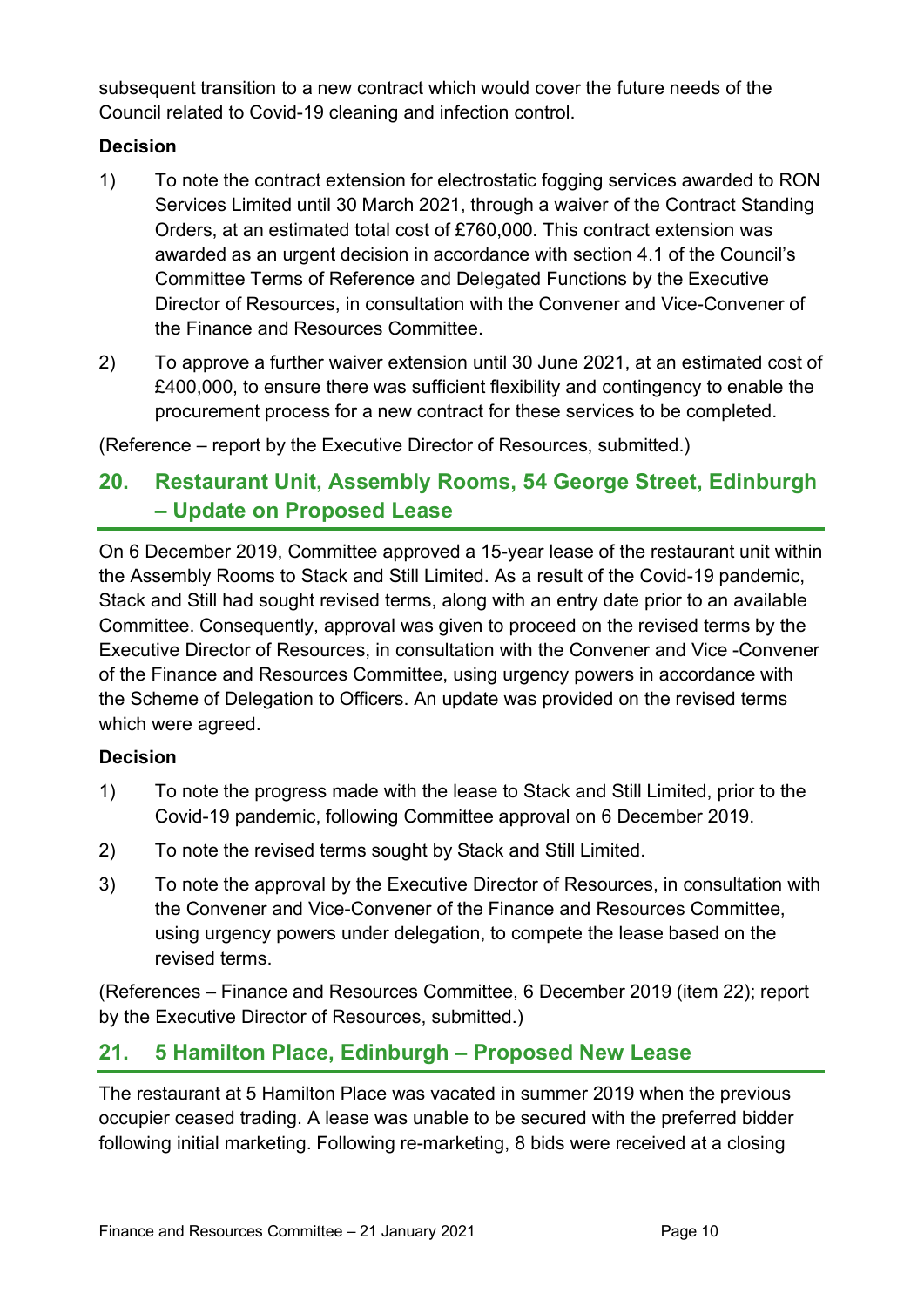date in November 2020. Approval was sought to grant a new lease to Harem Murdochy, on the terms and conditions outlined in the report.

#### **Decision**

To approve a 20-year lease to Harem Murdochy of premises at 5 Hamilton Place, Edinburgh on the terms outlined in this report and on other terms and conditions to be agreed by the Executive Director of Resources.

(Reference – report by the Executive Director of Resources, submitted.)

### **22. Former Royal High School, Regent Road, Edinburgh – Options Paper**

#### **(a) Deputation – Urbanist Hotels**

A written deputation was presented on behalf of Urbanist Hotels which outlined their ambition to develop the Former Royal High School into a hotel which they felt would be in line with the Council's planning brief for the site. The deputation requested that the committee make a fair decision based on evidence.

#### **(b) Deputation – Royal High School Preservation Trust**

A written deputation was presented on behalf of the Royal High School Preservation Trust (RHSPT) which outlined their proposal to develop the Former Royal High School into a National Music School. The deputation requested that the committee consider the benefits of their proposal, the public support which had been put forward and the funding which was in place for the development.

#### **(c) Deputation – Cockburn Association, New Town & Broughton Community Council and Edinburgh World Heritage**

A joint written deputation was presented on behalf of the Cockburn Association, New Town & Broughton Community Council and Edinburgh World Heritage which noted their support for the RHSPT's proposal. The deputation expressed their concerns regarding the proposal to develop the school into a hotel and requested that committee end the contract with Duddingston House Properties.

### **(d) Report by the Executive Director of Resources and the Executive Director of Place**

The Committee, in terms of Section 50(A)(4) of the Local Government (Scotland) Act 1973, excluded the public from the meeting during consideration of the following item of business for the reason that it involved the likely disclosure of exempt information as defined in Paragraph 9 Part 1 of Schedule 7(A) of the Act.

In response to a motion by Councillor Corbett, the City of Edinburgh Council had agreed that a report would be brought to the Finance and Resources Committee on the Former Royal High School, outlining the contractual relationship with the current developer and setting out options for moving forward with a viable and acceptable use for the building.